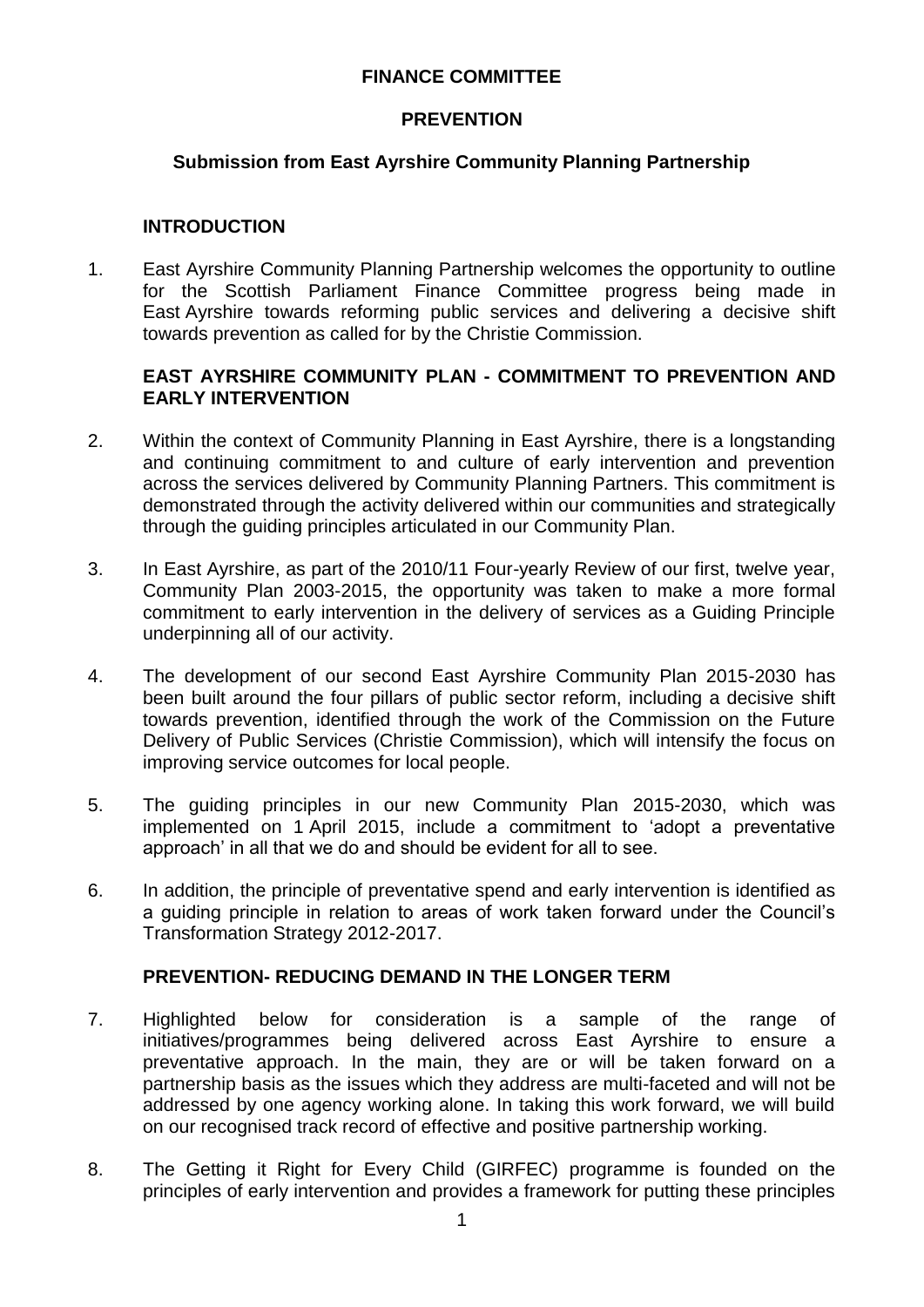into action for all children and young people at the individual level. Similarly, we are already some way down the road to putting these principles into action within the education system through Curriculum for Excellence and within the NHS through Health for all Children. These principles also underpin work to provide More Choices and More Chances for children and young people at risk.

- 9. The Solihull Approach is an integrated psychodynamic and behavioural approach for professionals working with children and families who are affected by behavioural and emotional difficulties. This is our universal approach to parenting support and has been rolled out on a multi-agency basis across early years, educational psychological services, health and social work services, and is being used in our nursery and family centres, where staff work alongside parents and children to encourage play and early literacy. The Approach builds the capacity of individuals, families and communities to secure the best outcomes for children and young people and is founded on the principles of early intervention and prevention to ensure that every child gets the best start in life.
- 10. Early intervention and prevention have long been at the heart of our approach to keeping our communities safer and stronger and we are committed to building on the success of this approach. Significant resources have been committed over time to diverting young people from crime and anti-social behaviour. Allied to this work, there has been a focus on awareness raising and education with young people in schools and community based settings, in particular in relation to the misuse of alcohol and drugs.
- 11. Significant progress has been made in delivering activities to support and encourage healthy lifestyles and promote behaviour change in adults, young people and children; and, within East Ayrshire, we have prioritised our work with partners to ensure that prevention and early intervention approaches are in place. Action in relation to lifestyle factors such as healthy weight, oral health, tobacco and sexual health is focused on prevention, with activity targeted to the most disadvantaged and vulnerable groups.
- 12. In East Ayrshire, we have recognised for a number of years the challenges of demographic change and have implemented a strategic direction to develop a health and social care infrastructure to support older people in our communities and reduce admissions to hospital. Early intervention/prevention has been key to supporting older people to live independently in their communities. The focus going forward is on anticipatory care planning, ensuring that we catch people before they require to be admitted to hospital and plan with them to meet their health and social needs.
- 13. Early intervention is a key element of our strategy for working with both employers and individuals to support economic recovery and growth, and we promote an early intervention/prevention approach in relation to supporting individuals into employment.
- 14. The following examples of initiatives/programmes presented for consideration reflect the range of existing and emerging innovative activity being delivered or planned across east Ayrshire
	- **Nurture Approach –** The Nurture approach is well established as an effective tool in mainstream education. However, in East Ayrshire, this preventative and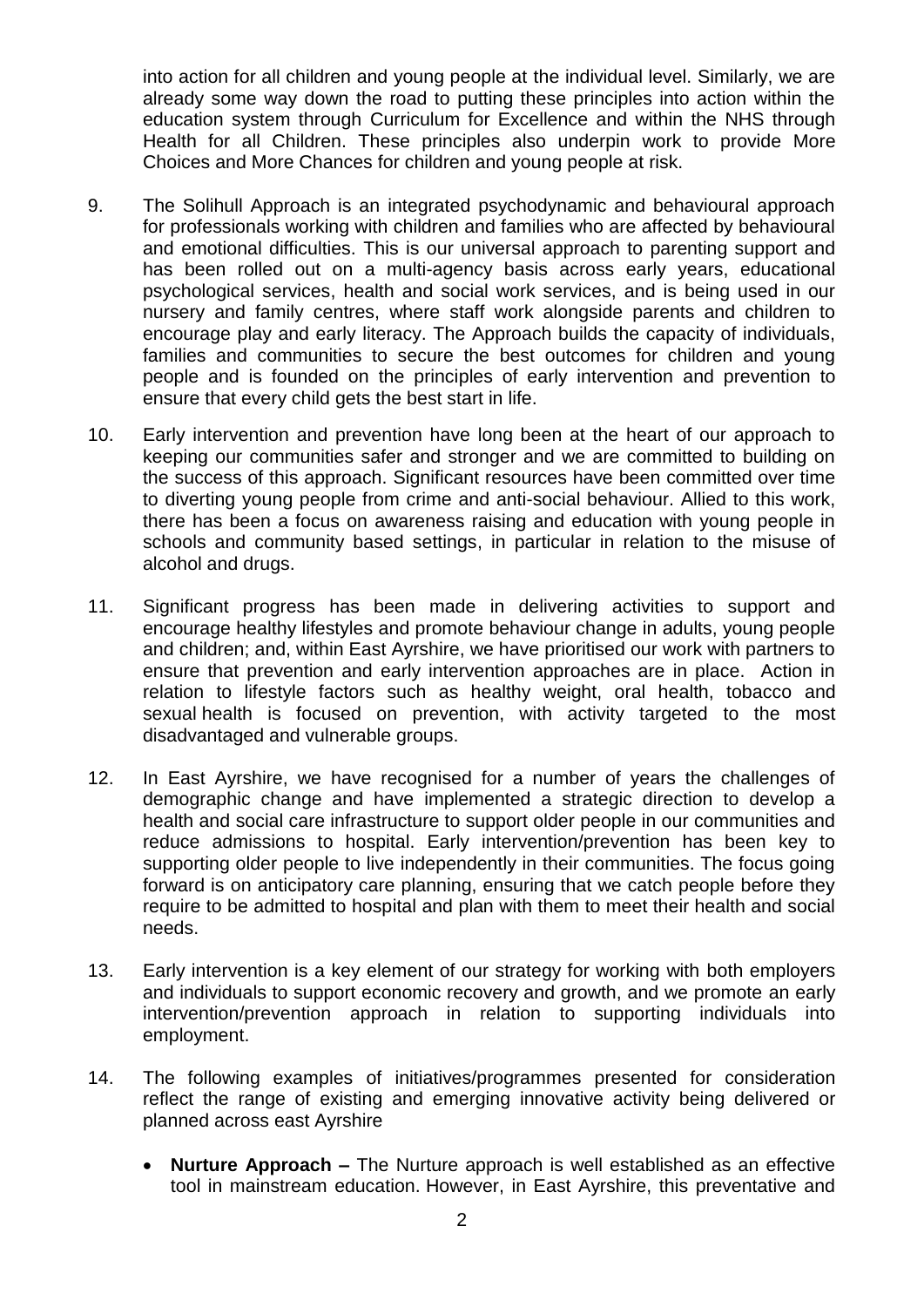pro-active approach is also being used innovatively on a multi-agency basis to support children at high risk of negative life experiences in both specialist education and in the early years setting, with a particular focus on early intervention by supporting children and families at the birth to three stage. In East Ayrshire, Nurture has shown a significant, positive impact on the children supported.

- **Ayrshire MEND Programme –** East Ayrshire Council was the first local authority in Scotland to implement the MEND (Mind, Exercise Nutrition Do it!) Programme in 2008. The programme combines all the elements known to be vital in treating and preventing overweight and obesity in children, including family involvement, practical education in nutrition, encouraging physical activity and support for behaviour change. MEND is not a diet – it empowers children and their families to make life changes and to build a foundation for healthy living for life.
- **Early Years Change Fund and Early Years Collaborative –** Partners in East Ayrshire are fully committed to driving forward change in outcomes for children and young people through the Early Years Change Fund and Early Years Collaborative. It is too soon to evidence change but participants anticipate that there will be significant benefits from this work.
- **StreetSport Alcohol Brief Interventions –** East Ayrshire has had in place a systematic programme of diversionary activities across the authority since 2007. StreetSport Leaders, both staff and volunteers, have established positive and trusting relationships with young people, which provide an excellent basis for introducing wider social and personal development interventions to improve wellbeing. StreetSport Brief Interventions has been developed in East Ayrshire as a way to tackle growing concern about the alcohol/drug intake of young people between the ages of 12-18 years.
- **Prevention First** was introduced as a pilot scheme in Kilmarnock in 2014/15, delivering a partnership approach by Police Scotland, NHS Ayrshire and Arran and the Scottish Fire and Rescue Service, in conjunction with the Council, to tackle violent crime and anti-social behaviour through early intervention and prevention, and making our communities better and safer places to live. During the initial pilot period of the new Prevention First initiative (October 2014– June 2015), Police Scotland reported a 56.5% reduction in violent crime and estimated a total Preventative Policing spend during the pilot period of £252,908. Currently, consideration is being given to how best to build on the success of the pilot initiative, with a view to future roll out.
- **Development of Older People Services –** Our partnership work already extends beyond community health and social care services and includes acute and primary health, housing, leisure and other vital stakeholders, including family carers and the independent, voluntary and community sectors. The Reshaping Care for Older People programme and investment from the Change Fund has provided an opportunity for whole system redesign to mitigate against resource demands through Health Improvement and reinvestment of resources freed up from reduced dependency on institutional based services. The integration of health and social care will provide further opportunities to strengthen this work.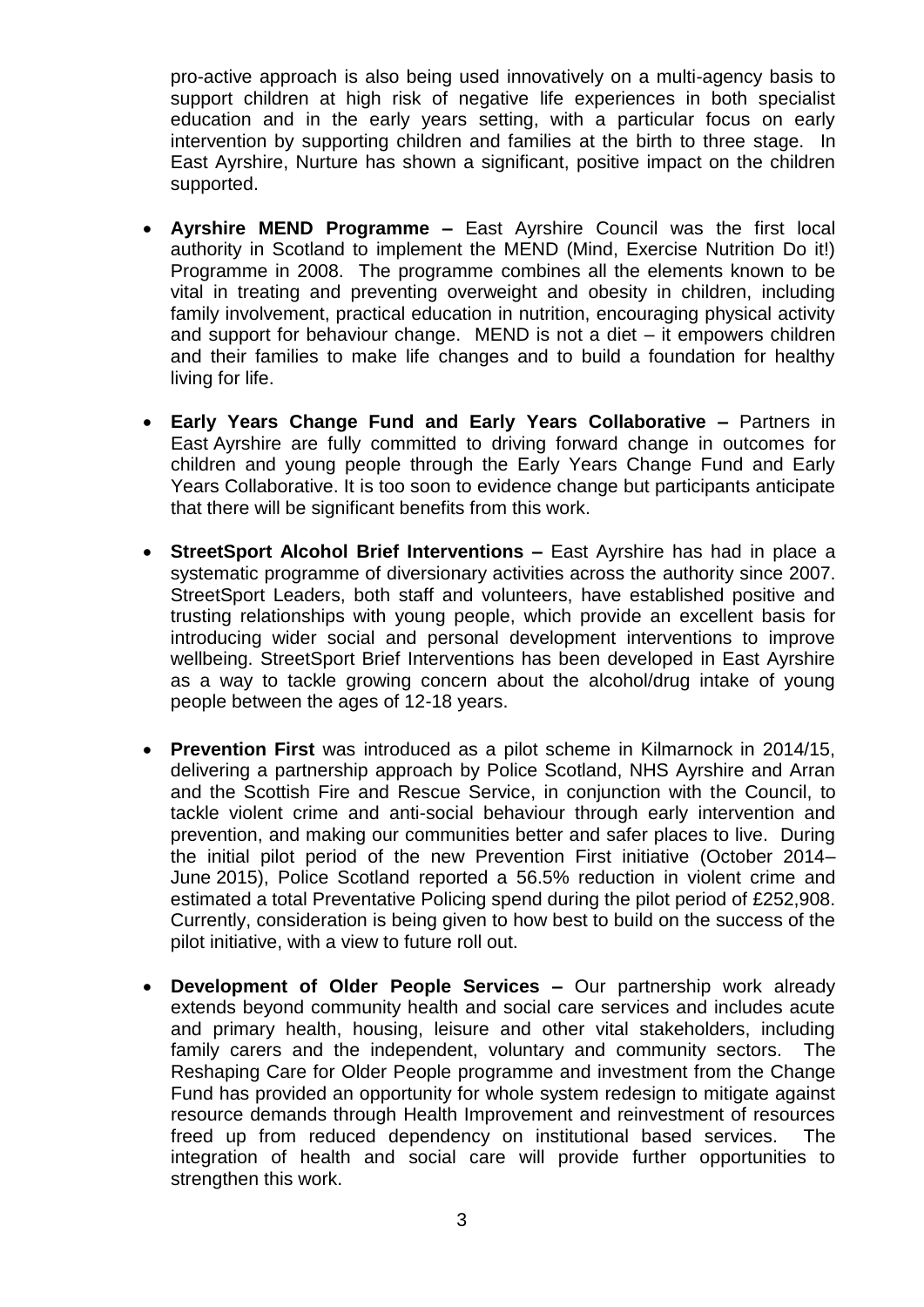- **Alcohol and Drug Partnership –** The prevention elements of the East Ayrshire Alcohol and Drug Partnership Strategy take a whole population approach to tackling alcohol and drug misuse as a wider social problem. Joint action includes partnership efforts to examine issues such as overprovision, diversionary activities and education. Our move from treatment to recovery involves a holistic approach to tackling the wider social determinants of addiction.
- 15. Further examples of the range of existing and new and innovative activity being delivered across East Ayrshire to ensure a preventative approach has been appended for consideration.
- 16. Going forward, there will be a further significant shift to early intervention and prevention in the activity, which will be implemented to achieve the jointly agreed Local Outcomes within our Community Plan and Single Outcome Agreement.

#### **INTEGRATION AND PARTNERSHIP**

- 17. Effective partnership working and co-location of services have supported an early intervention and prevention approach through Community Planning in East Ayrshire, which has been of particular benefit to some of the most vulnerable individuals, families and communities.
- 18. East Ayrshire has led the way in the development of co-located facilities and, for over ten years, local communities in East Ayrshire have benefited from the delivery of joined up services.
- 19. An independent evaluation of five facilities in East Ayrshire found that the colocation initiative very clearly demonstrated strong partnership working in East Ayrshire and identified a range of benefits, including closer joint working, better co-ordination of services, more efficient delivery of services and increased uptake of services, all of which support a preventative approach. The newest co-location development located in Cumnock continues to build on this success.

### **JOINT PLANNING AND RESOURCING**

- 20. In East Ayrshire, the commitment to the Community Plan as the sovereign document, with clear links to Partners' strategic plans, and the associated Single Outcome Agreement is the focal point for the planning and deployment of resources locally towards jointly agreed priorities. This allows us to maximise the impact of all our budgets.
- 21. East Ayrshire Community Planning Partnership fully recognises the importance of sharing budget, investment and resource planning assumptions for the financial year ahead. Consequently, for the last four years, an annual budget review meeting has been convened involving core partners to allow forward plans and budget information to be shared, and budgets to be aligned and combined as far as possible. In addition, this ensures that budget setting is informed by an understanding of the overall priorities for East Ayrshire from the range of Partners' perspectives; and mitigates the impact of potential budget cuts. Final budget documents are subsequently shared among core partners.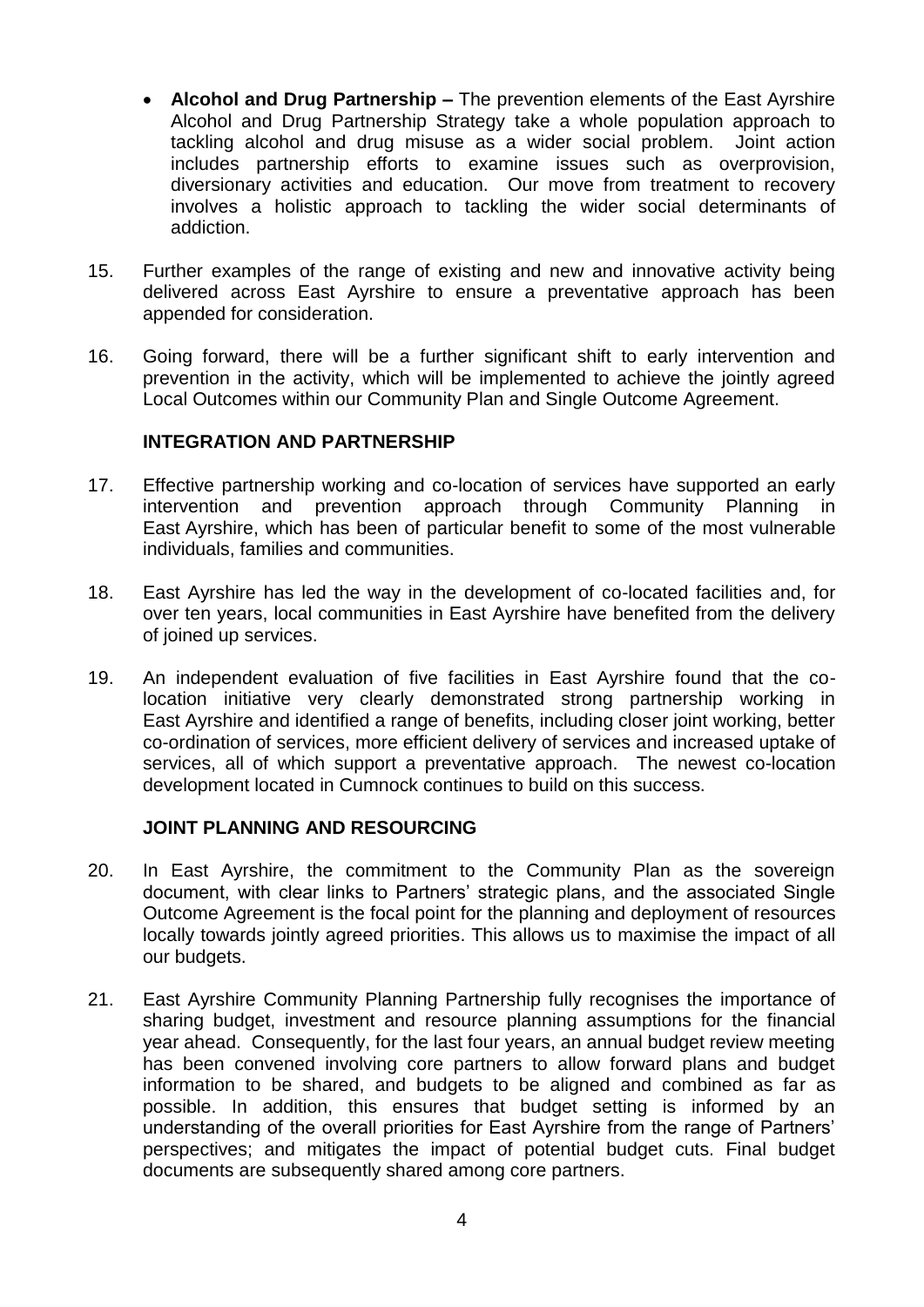22. At a time when we face many challenges, not least reducing funding for the public sector, it will be essential that we continue to optimise the deployment of available resources towards jointly agreed priorities set out in the Community Plan and Single Outcome Agreement, and work towards a decisive shift to prevention across the Community Planning Partnership.

# **PERSON CENTRED OUTCOMES**

- 23. Robust systems are in place to promote and support the involvement of local people in decision making at both strategic and local levels. A range of operational processes are in place, through, for example, the Equality Forum, the Children and Young People's Forum, the Federation of Tenants and Residents, Federations of Community Groups, Community Councils and the Disability Access Panels to ensure that service users influence service development and delivery.
- 24. Extensive community consultation has been undertaken in East Ayrshire to inform the ongoing development of the Community Planning/Single Outcome Agreement local outcomes, the Council's annual budget development process and the Transforming our Relationship with our Communities agenda.

## **ASSETS BASED**

- 25. Our 'Transforming our Relationship with our Communities' agenda is aimed at taking our current systematic approach to community engagement to a new level by focusing on empowering our communities and neighbourhoods, moving away from a culture of dependency to a culture of co-production and the promotion of local ownership, responsibility and participation. The aim is to build resilience and capacity in our communities, reduce dependency and move to communities delivering services for their community.
- 26. The Council's Vibrant Communities Team has a key role in developing the capacity and resilience of communities by taking an asset based approach. Work is already underway to support communities to develop community led action plans, ensuring that communities are empowered to plan, prioritise and progress community led regeneration in their area.
- 27. In addition, work has been taken forward by the Council to support the Community Asset Transfer (CAT) process across East Ayrshire, which involves the transfer of the responsibility of an asset from the Council to a community group or voluntary organisation. So far, 14 CAT applications have been approved, including community facilities and areas of greenspace as well as sports facilities. This approach and was developed and implemented following considerable research at local, national and international level, and has attracted interest from other Scottish local authorities and Northern Ireland.

## **IT SUPPORTS**

28. Data sharing between agencies provides access to relevant information, which contributes to providing service users with the best possible care and support and the management of risk. Having in place information/data sharing protocols facilitates the information sharing between partners, which supports a preventative approach through earlier and more effective referral and access to services.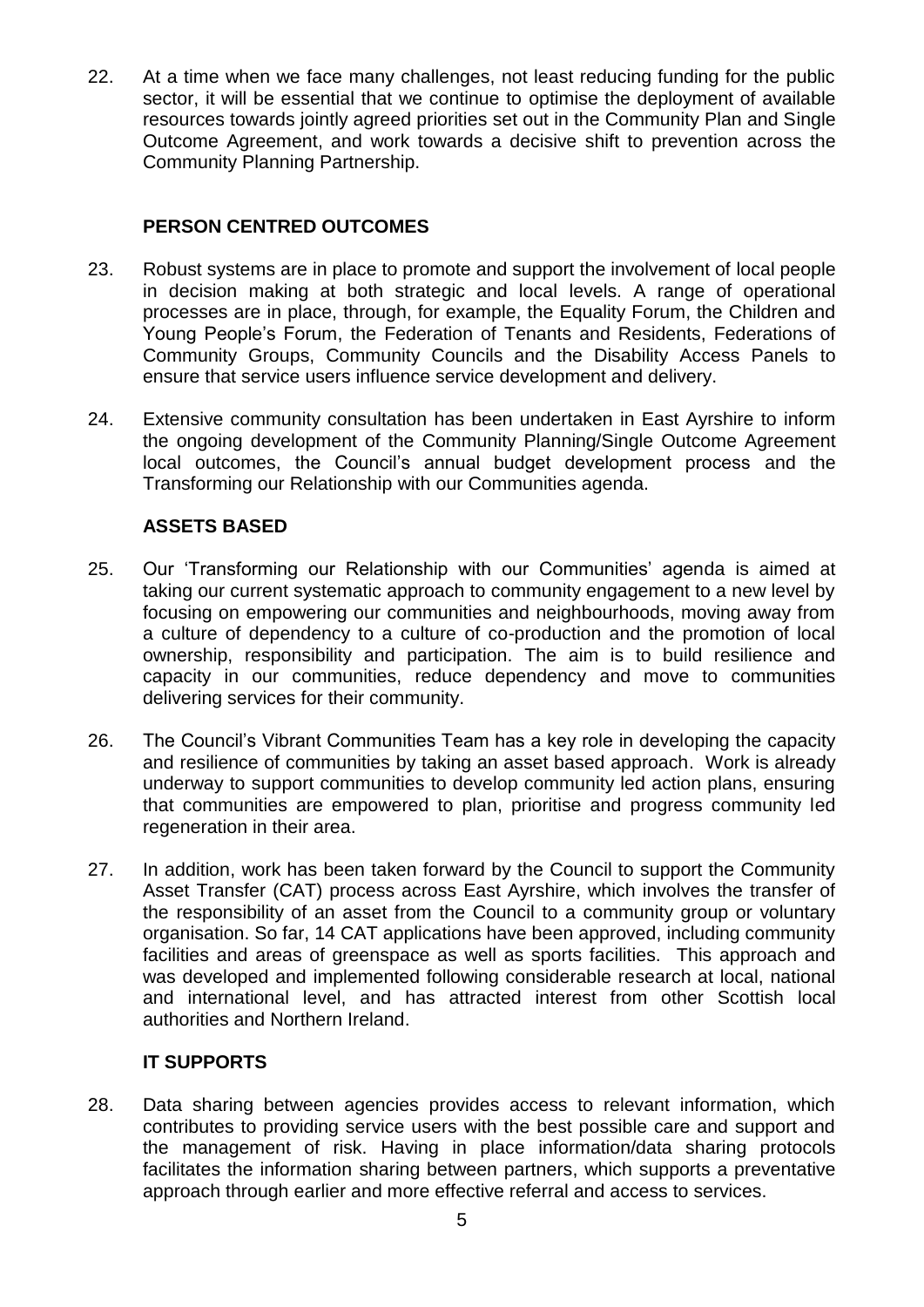29. Geographical Information Systems (GIS) thematic mapping instantly shows the geographical make up of an area using thematic layers, including population, housing, anti-social behaviour and economic conditions. Patterns are often more clearly observed when viewing mapped data, which can assist in identifying hotspots and informing strategic decisions on targeted activity.

### **EMBEDDING PREVENTION**

- 30. East Ayrshire Community Planning Partnership recognises the requirement for and the benefits of adopting early intervention and prevention measures. The prevention agenda is therefore best placed to be taken forward through collaborative working within Community Planning arrangements and the Single Outcome Agreement.
- 31. While Community Planning Partners in East Ayrshire are committed to adopting the preventative approach, there are significant challenges in maintaining essential services while at the same time introducing innovative activity in relation to early intervention and prevention when faced with reducing budgets.
- 32. In East Ayrshire, while we can evidence a range of activity which has been implemented to deliver a preventative approach, politicians, the Scottish Government and Audit Scotland will require to recognise that the benefits of a preventative approach will only be realised over the longer term.
- 33. As a means of sharing information and good practice examples around the prevention agenda, it would be helpful if the Scottish Government could lead on a series of facilitated seminars and workshops through the Community Planning Network to further support this work.

### **29 October 2015**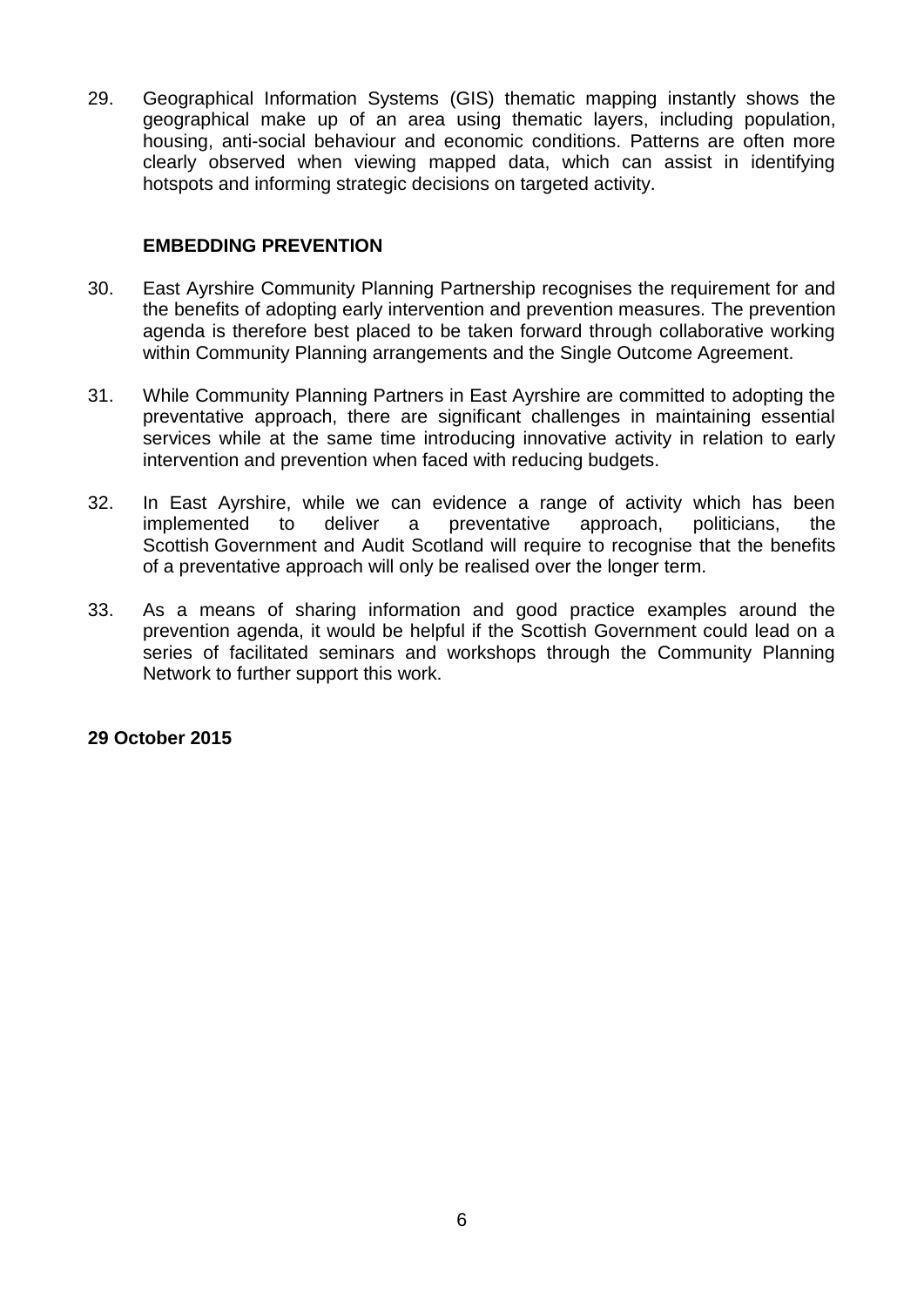### **EAST AYSHIRE COMMUNITY PLANNING PARTNERSHIP**

### **EARLY INTERVENTION AND PREVENTION**

Highlighted below is a range of initiatives/programmes, which is being delivered or is planned to deliver a preventative approach to service delivery. In the main, these initiatives/programmes are or will be taken forward on a partnership basis, as the issues which they address are multi-faceted and will not be addressed by one agency working alone. In taking this work forward, we will build on our recognised track record of effective and positive partnership working.

#### **EARLY YEARS**

In East Ayrshire, we advocate an evidence and attachment based approach to parenting and family support. Our approach to early intervention recognises that there requires to be a universal approach to supporting parents; targeted interventions which are preventative and reactive to support children and young people experiencing or at risk of developing social, emotional and behavioural difficulties; and specialist interventions to promote positive parenting and assist parents in managing children's challenging behaviour. Highlighted below is a range of programmes/initiatives, which take an early intervention/prevention approach.

**Getting it Right for Every Child –** The GIRFEC programme is founded on the principles of early intervention, namely appropriate, proportionate and timely intervention, and provides a framework for putting these principles into action for all children and young people at the individual level. In East Ayrshire, the development of GIRFEC is taken forward through the Health and Social Care Partnership structure, which also has responsibility for children's services planning and development, ensuring an integrated approach across partner agencies.

**The Solihull Approach** is an integrated psychodynamic and behavioural approach for professionals working with children and families who are affected by behavioural and emotional difficulties. This is our universal approach to parenting support and has been rolled out on a multi-agency basis across early years, educational psychological services, health and social work services, and is being used in our nursery and family centres, where staff work alongside parents and children to encourage play and early literacy. The Approach is founded on the principles of early intervention to ensure that every child gets the best start in life.

**Nurture Programme –** The East Ayrshire Nurture Framework provides both a preventative and pro-active approach to supporting children and young people experiencing, or at risk of developing social, emotional and behavioural difficulties. In East Ayrshire, this approach is also being used innovatively on a multi-agency basis to support children at high risk of negative life experiences in both specialist education and in the early years setting, with a particular focus on early intervention by supporting children and families at the birth to three stage. Through nurturing and supporting vulnerable children, we have the opportunity to help them to achieve in life and play their part in the community.

**Roots of Empathy** teaches schoolchildren to understand their own feelings and the feelings of others by using a baby as the 'tiny teacher'. This raises levels of empathy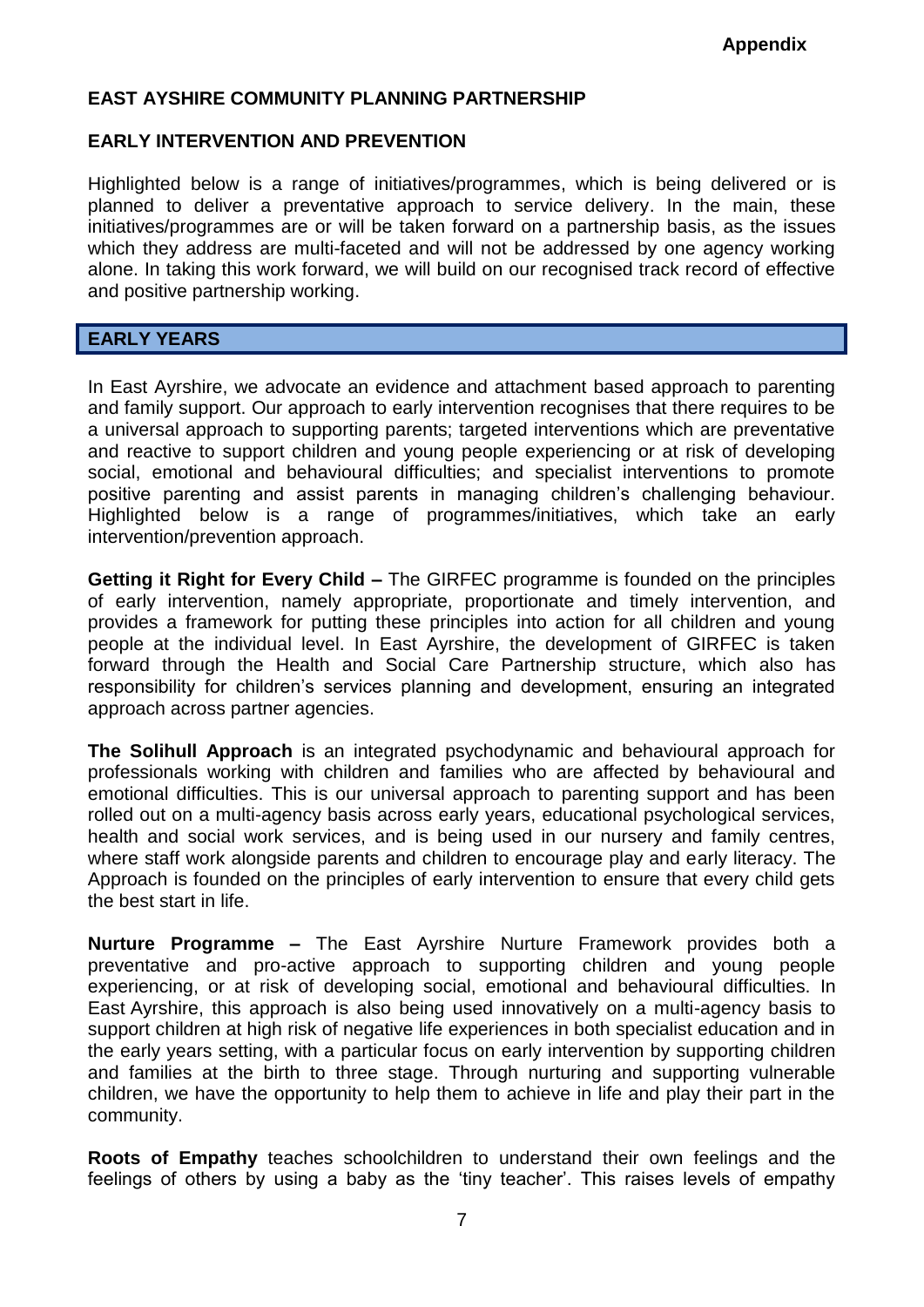among classmates, resulting in more respectful relationships. The programme is delivered in primary schools in East Ayrshire in partnership with Action for Children and sits very well with our approach to nurturing.

**Incredible Years** parent training intervention is a series of proven research-based programmes focused on strengthening parenting competencies (monitoring, positive discipline, confidence) and fostering parents' involvement in children's school experiences in order to promote children's academic, social and emotional competencies and reduce conduct problems.

**Early Years Change Fund and Early Years Collaborative –** Partners in East Ayrshire are fully committed to driving forward change in outcomes for children and young people through the Early Years Change Fund and Early Years Collaborative.

### **SAFER AND STRONGER COMMUNITIES AND REDUCING OFFENDING**

Early intervention and prevention have long been at the heart of our approach to keeping our communities safer and stronger and we are committed to building on the success of this approach. Significant resources have been committed over time to diverting young people from crime and anti-social behaviour and, while no formal evaluation has been undertaken of the impact of the activity, anecdotal evidence from the police and communities among others points to the value of this work. Allied to this work, there has been a focus on awareness raising and education with young people in schools and community based settings in relation to the misuse of alcohol and drugs. Highlighted below is a range of work taken forward in this regard.

**Prevention First** was introduced as a pilot scheme in Kilmarnock in 2014/15, delivering a partnership approach by Police Scotland, NHS Ayrshire and Arran and the Scottish Fire and Rescue Service, in conjunction with the Council, to tackle violent crime and anti-social behaviour through early intervention and prevention, and making our communities better and safer places to live. During the initial pilot period of the new Prevention First initiative (October 2014–June 2015), Police Scotland reported a 56.5% reduction in violent crime and estimated a total Preventative Policing spend during the pilot period of £252,908.

**StreetSport Cage Network –** we have had in place a systematic programme of diversionary activities across the authority since 2007. The StreetSport Cage Network comprises free to use multi-use games areas spread across communities in East Ayrshire, offering a combination of informal and organised sports activities delivered virtually on the doorsteps of young people; and StreetSport Express, a transit sized van loaded with sports gear, which tours across the authority targeting hotspot areas with on the spot positive sports activities.

**Caledonian System –** The Caledonian System is an integrated approach to address men's domestic abuse and to improve the lives of women, children and men. It does this by working with men convicted of domestic abuse related offences on a programme to reduce their re-offending while offering integrated services to women and children.

**Positive Steps to Stop Offending** is an accredited group work programme for men over the age of 18 subject to probation or a Community Payback Order. The programme works with medium to high risk persistent offenders and aims to achieve a measurable reduction in offending, improve problem solving skills, challenge pro-criminal attitudes and beliefs, and promote a pro-social lifestyle.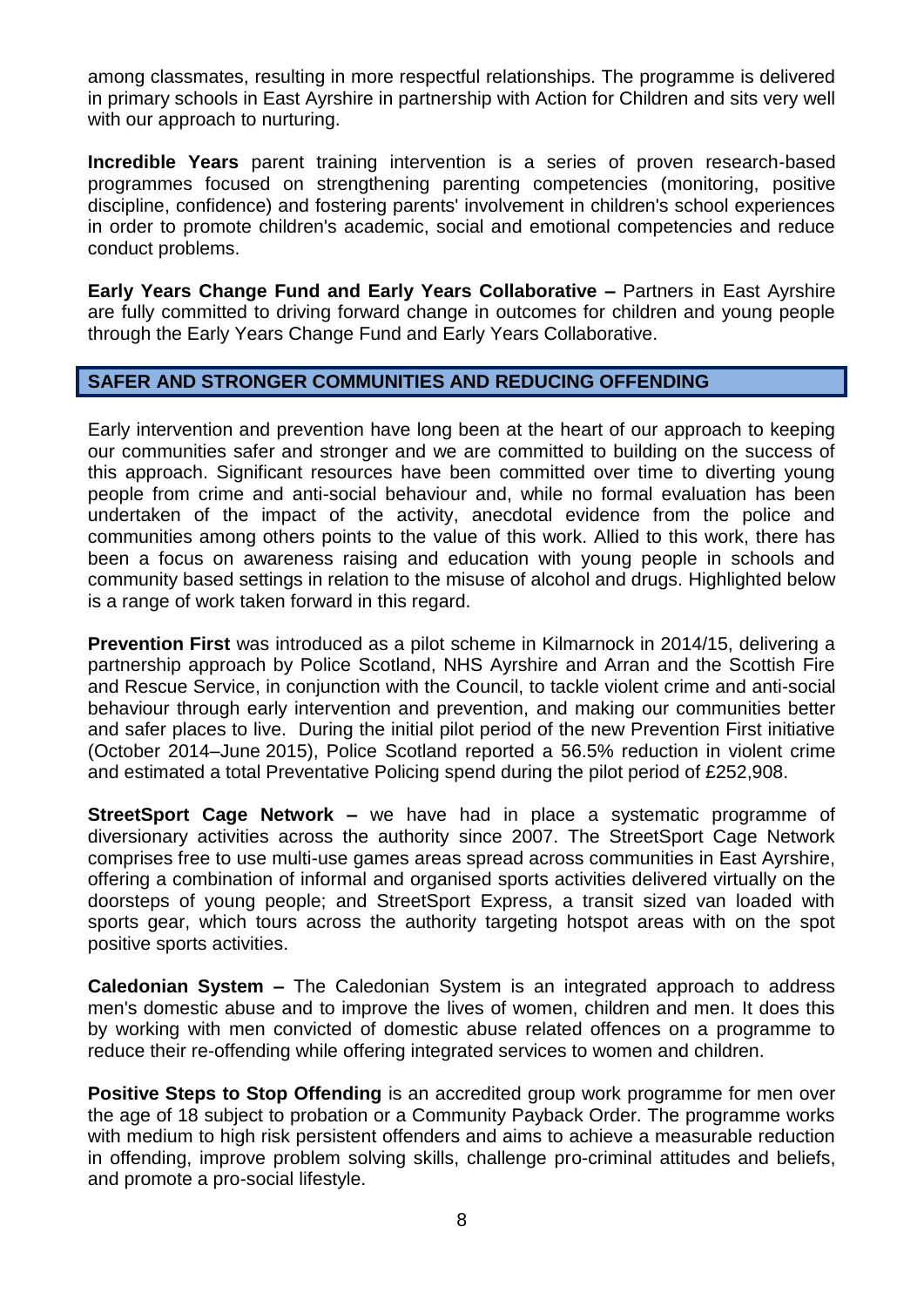**No Knives, Better Lives** aims to educate young people about the dangers of carrying a knife and the devastating personal consequences it can have on their future, as well as on their family and friends. The campaign in East Ayrshire builds on our existing work and activities locally and maximises current resources to add value and deliver these important messages to young people. Our young people will be equipped with knowledge about the negative consequences of picking up a knife and empowered to choose positive options.

**Play in Prison** programme at HMP Kilmarnock seeks to improve the quality of visits between prisoners and their children and promote family playtimes among prisoners and their families. The overall outcome is improved bonding/relationships leading to better anchors in the community upon release and more/better reasons not to reoffend. To supplement this work, there is a further range of interventions with prisoners, including play related training and life skills training to support integration with family and into the community, and Family Bookshare, which not only supports attachment and early language development for children but also assists imprisoned parents and carers with their own literacy skills.

**Shine Women's Mentoring Service** is a public social partnership, which aims to reduce reoffending among women. Women are allocated a community mentor to support them to reintegrate into their communities and access a range of supports, including housing, health and addiction services, and DWP appointments, as well as providing advice on a range of issues, all with the aim of supporting women to reduce/stop reoffending.

**GRAFT** is a re-use and recycling project in Kilmarnock, which delivers volunteering and training opportunities specifically aimed at service users who have come through the Criminal Justice system, are in recovery from drug or alcohol addiction or who are at risk of becoming homeless. The project offers a preventative programme based on diversionary activity and personal development.

**Fire Safety –** The approach of the Scottish Fire and Rescue Service in East Ayrshire to fire safety is firmly rooted in prevention and a wide range of initiatives/interventions is driven forward in partnership to ensure that the people of East Ayrshire are safe in their homes and neighbourhoods.

- **Fire Reach** targets young people's awareness of the role of the Fire Service and other linked agencies in their communities, and provides training and development opportunities through participation in fire related activities. The project is designed to change behaviours in young people and referrals are made through Education.
- **Nursery and School Setting –**A range of interventions is in place through the nursery and school setting which takes an early intervention/preventative approach to fire safety, including: early learning pack distribution; 'Cut It Out'; 'Reckless Driving Wrecks Lives; Fire Reach; and the Firesetters Programme.
- **Fire Safety Experiential Training** is delivered with partner organisations to raise awareness of those vulnerable to fire.
- **Home Fire Safety Visits** are provided for vulnerabl residents, supporting independent living.
- **Fire Safety Initiative (Telecare) –** Working in partnership with Community Planning Partners to expand the deployment of telecare, including the provision of linked automatic fire detection through the Risk Management Centre.
- **Domestic Violence –** Recognising that fire fighters are often first responders to incidents where domestic violence may be an issue and can instigate early intervention/prevention measure, awareness raising training has been delivered in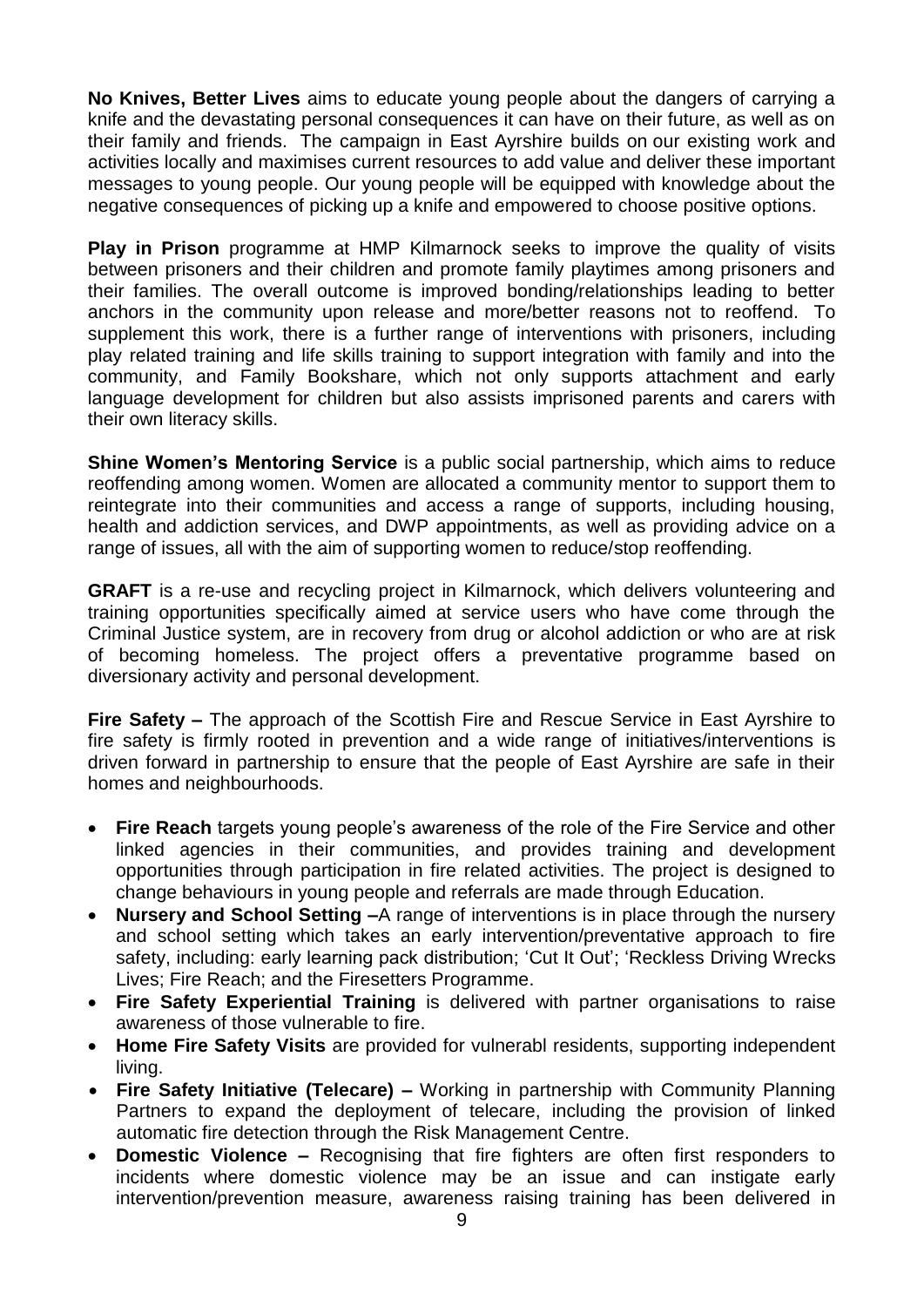relation to spotting the signs and symptoms, and links have been established with East Ayrshire Women's Aid. In addition, recognising their vulnerability, joint Home Fire Safety Visits and advice sessions are delivered to victims.

 **College Setting –** A range of initiatives is also taken forward in partnership with Ayrshire College, including Fire Reach, community engagement projects, mentoring projects; peer education project; fire safety training and Road Traffic Crash training.

**College Liaison Officers –** Taking early intervention and prevention work directly to local students, with a visible presence within the Ayrshire College Kilmarnock Campus, the College Liaison Officers, jointly funded by Ayrshire College, NHS Ayrshire and Arran Addiction Services and Police Scotland, are:

- improving wellbeing;
- reducing crime;
- raising awareness of drug and alcohol related issues;
- promoting personal safety, in communities and on-line; and
- breaking down barriers and building relationships.

**Danger Detectives** is an experiential learning event that takes place annually at Dean Castle Country Park in Kilmarnock. The event, supported by a range of partners, including Police Scotland, Scottish Fire and Rescue Service and East Ayrshire Council, is attended by primary six pupils from all East Ayrshire schools. Pupils participate in a number of scenarios that deal with everyday issues facing young people today, such as:

- safety on the internet;
- cycle and road safety;
- safety in the countryside;
- $\bullet$  fire safety;
- respect for our surroundings;
- safety in and around water:
- home safety: and
- vandalism.

### **HEALTH INEQUALITIES AND PHYSICAL ACTIVITY**

Significant progress has been made in delivering activities to support and encourage healthy lifestyles and promote behaviour change in adults, young people and children; and, within East Ayrshire, we have prioritised our work with partners to ensure that prevention and early intervention approaches are in place. Action in relation to lifestyle factors such as healthy weight, oral health, tobacco and sexual health is focused on prevention, with activity targeted to the most disadvantaged and vulnerable groups. A continuing priority in relation to Reshaping Care for Older People is to optimise their independence and wellbeing at home or in a homely setting, the Invigor8 Falls Management Programme; home based rehabilitation and enablement services; and the development of sustainable social networks and opportunities for older people. Highlighted below is a sample of the initiatives which take an early intervention/ prevention approach.

**MEND Programme –** The MEND (Mind, Exercise Nutrition Do it!) Programme has been implemented in East Ayrshire since 2008 to ensure that we intervene early to address the rising level of childhood obesity. It is a community, family-based programme for children aged 2– 13 years and the MEND Teens 13-16 years, who are above their ideal healthy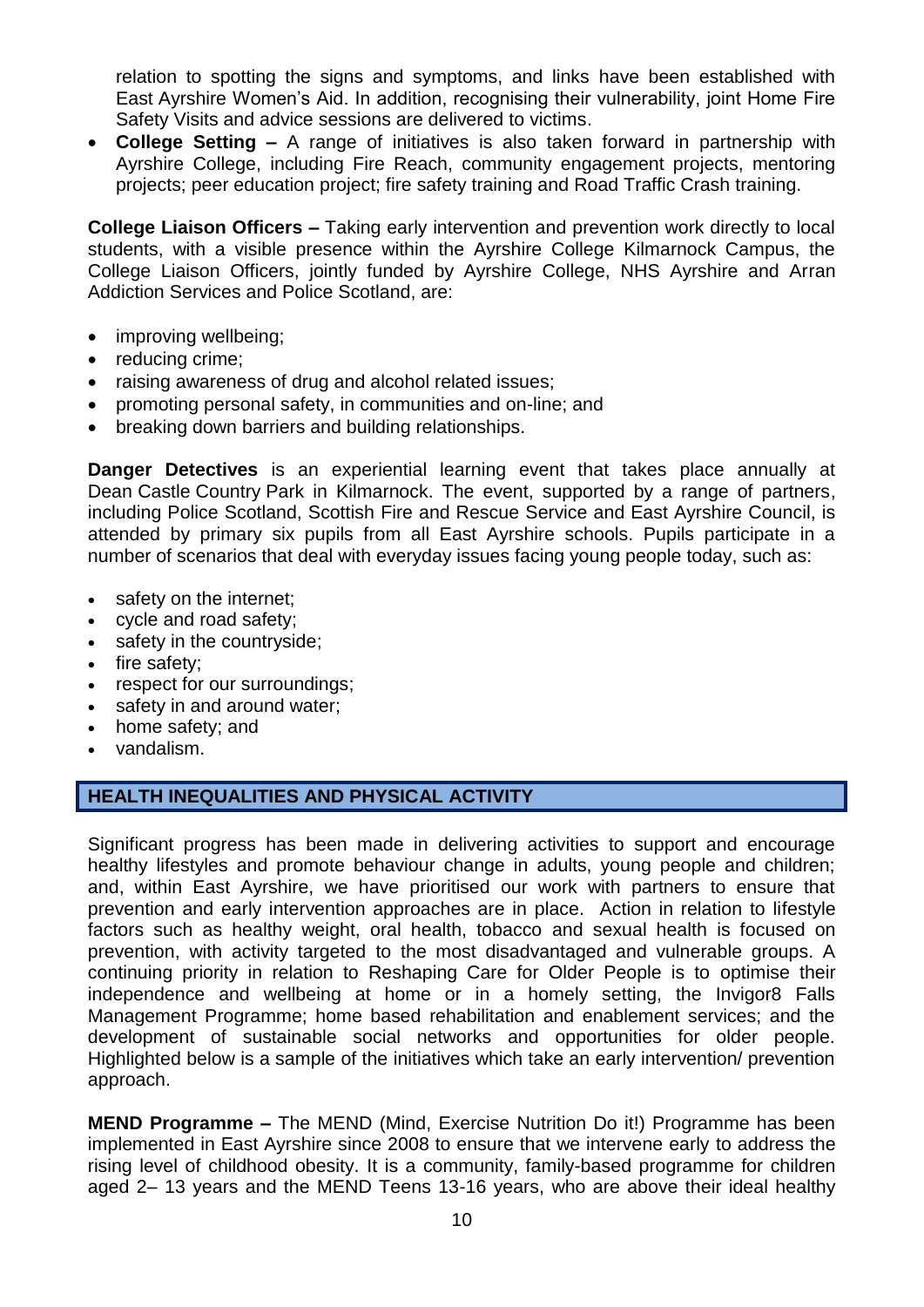weight, and their families. The evidence based, outcome driven programme combines all the elements known to be vital in treating and preventing overweight and obesity in children, including family involvement, practical education in nutrition, encouragement of physical activity and support for behaviour change.

**SHOUT Card** is a membership card issued free to all P1-P7 children living in, or attending primary school in, East Ayrshire and aims to improve the health and wellbeing of children by ensuring that they have free or discounted access to a range of services, including physical or cultural activities and discounts at retail outlets and events. The take up of our SHOUT card is excellent with 96% of children in East Ayrshire primary schools having one.

**East Ayrshire Positive Play–Early Years Initiative** is a support service to parents/carers and pre-school children throughout East Ayrshire and has made a real and lasting difference to the lives of some of the most deprived families and groups. It is a community based project which provides sustainable, positive play opportunities for children 0-5 years and their parents/carers. It helps improve the skills and competencies of children and families, as well as improving their knowledge about the long term benefits of play, exercise, health, social interaction and bonding.

**StreetSport Alcohol Brief Interventions –** Building on positive relationships established through the StreetSport Cage Network, StreetSport Brief Interventions have been developed as a way to tackle growing concern about the alcohol/drug intake of young people between the ages of 12-18 years. Trained StreetSport Leaders deliver interventions both on a planned basis during set times of the year when there is known to be an increased uptake of alcohol, as well as on an 'as and when required' basis should a young person's behaviour cause concern.

**Alcohol and Drug Partnership –** The prevention elements of the East Ayrshire Alcohol and Drug Partnership Strategy take a whole population approach to tackling alcohol and drug misuse as a wider social problem. Joint action includes partnership efforts to examine issues such as overprovision, diversionary activities and education. Our move from treatment to recovery involves a holistic approach to tackling the wider social determinants of addiction. Individual agency examples include the development of a CAMHS (Community Adult Mental Health Services) alcohol service for young people and peer education work through Community Learning and Development. There is also a significant focus on harm reduction for young people through a programme approach.

**Fresh Air-shire –** The smoking prevention and cessation service covers all of Ayrshire and Arran and provides a service to the community through, for example, hospitals, further education establishments, schools, workplaces, pharmacies and the prison. A wide range of support systems helps people who want to stop smoking, or helps them make the right decision about not starting. This support is provided by a team of Specialist Smoking Cessation Advisors, Community Pharmacy Advisors and Support Services Officers.

**Community Health Improvement Partnership (CHIP) –** The CHIP team delivers a range of services to improve the health of communities, support vulnerable groups and offer advice and support to individuals. There are a number of strands to the work of the team, as detailed below.

• The CHIP Van is a unique mobile healthy living centre, which takes health promotion to the doorstep of East Ayrshire's communities. It aims to help people stay healthy, live a healthy lifestyle, prevent illness and prevent any existing illness from becoming worse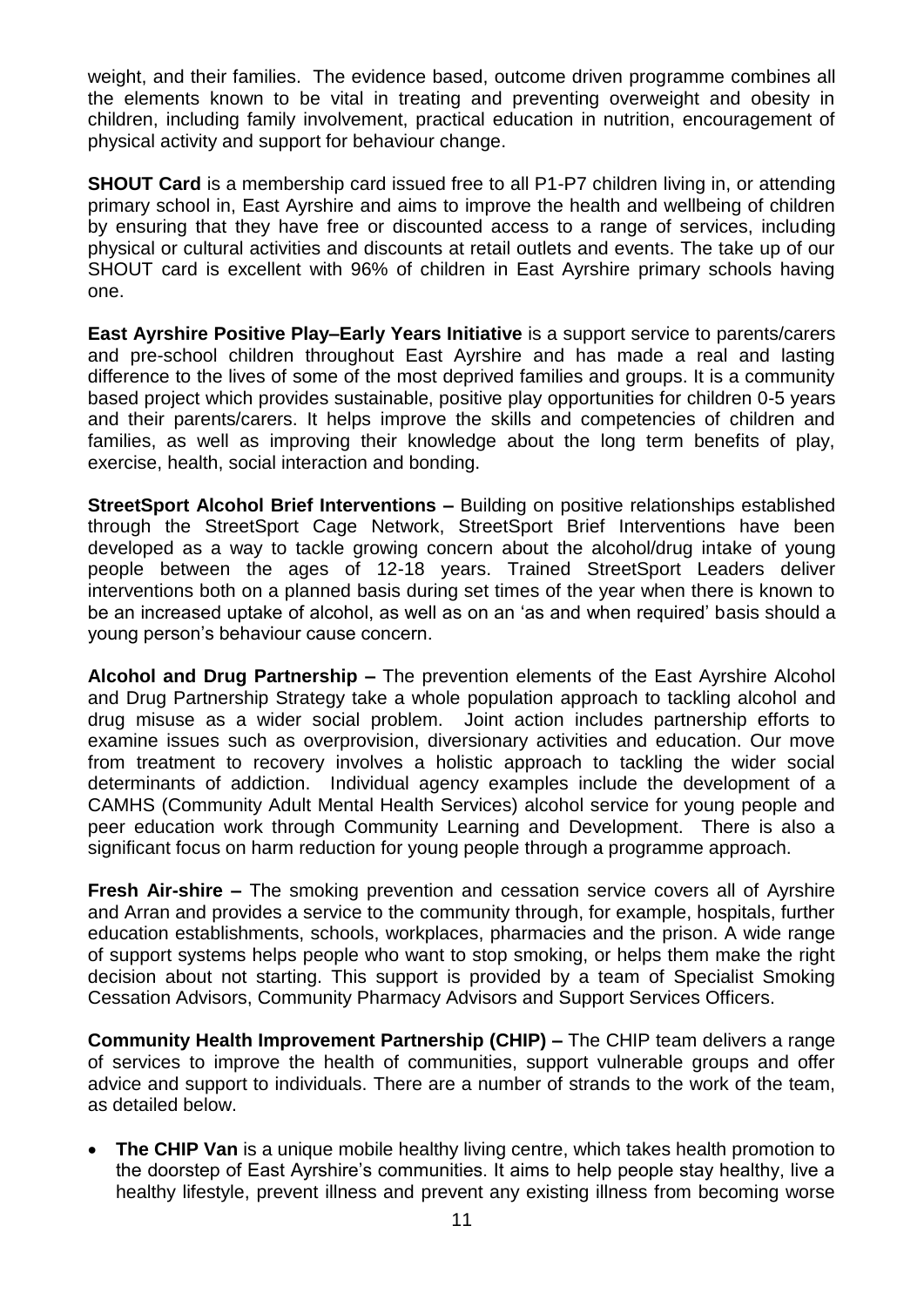by identifying risk factors (high blood pressure, obesity, smoking) early and supporting change in behaviour to prevent the onset of diseases such as diabetes, heart disease and stroke. Staff on the CHIP Van can provide a health check and advice on healthy lifestyle choices.

- **Community outreach programme –** Incorporating walking groups, community-based exercise classes, group visits and attendance at events.
- **Activity on prescription –** A service which works in partnership with health colleagues to identify those at risk of disease and supporting them to make lifestyle changes which could prevent or delay the onset of chronic medical conditions.
- **Alcohol and drugs (addictions) –** Raising awareness of issues and supporting individuals to change their behaviour through brief interventions and signposting to relevant groups and organisations.
- **Mental health and wellbeing –** Raising awareness of issues associated with improving mental health and reducing the stigma attached to suicide and self harm.
- **Older adults –** Encouraging older adults to maintain or improve their physical and mental health and wellbeing.
- **Volunteer programme –** Training and supporting individuals who wish to support the work of the team.

**Family Buddies** is an early intervention and prevention service, which was established in November 2013, providing a high quality responsive but flexible early intervention support model for vulnerable and hard to reach families, specifically families where children are at risk of neglect and families affected by imprisonment, including families affected by parental substance misuse, domestic abuse and mental health issues. This initiative delivers a joined up strategy building upon the knowledge, experience and skills of all partners.

**Homelessness –** In East Ayrshire, the Housing Options approach is implemented as a means of early intervention in supporting homelessness prevention and provides bespoke information and advice to customers to enable them to make informed choices and decisions about their housing needs and aspirations.

## **OUTCOMES FOR OLDER PEOPLE**

In East Ayrshire, we have recognised for a number of years the challenges of demographic change and have implemented a strategic direction to develop a health and social care infrastructure to support older people in our communities and reduce admissions to hospital. Our partnership work already extends beyond community health and social care services and includes acute and primary health, housing, leisure and other vital stakeholders, including family carers and the independent, voluntary and community sectors. Early intervention/prevention has been key to supporting older people to live independently in their communities. The focus going forward is on anticipatory care planning, ensuring that we catch people before they require to be admitted to hospital and plan with them to meet their health and social needs.

**Intermediate Care and Enablement Service –** In December 2011, an integrated model of rehabilitation and enablement services was established in East Ayrshire. This is a multiagency service involving the NHS, the Local Authority and the third and independent sectors. The early intervention approach is aimed at encouraging early discharge from hospital by providing intermediate support and rehabilitation at home and therefore freeing up beds in the hospital setting.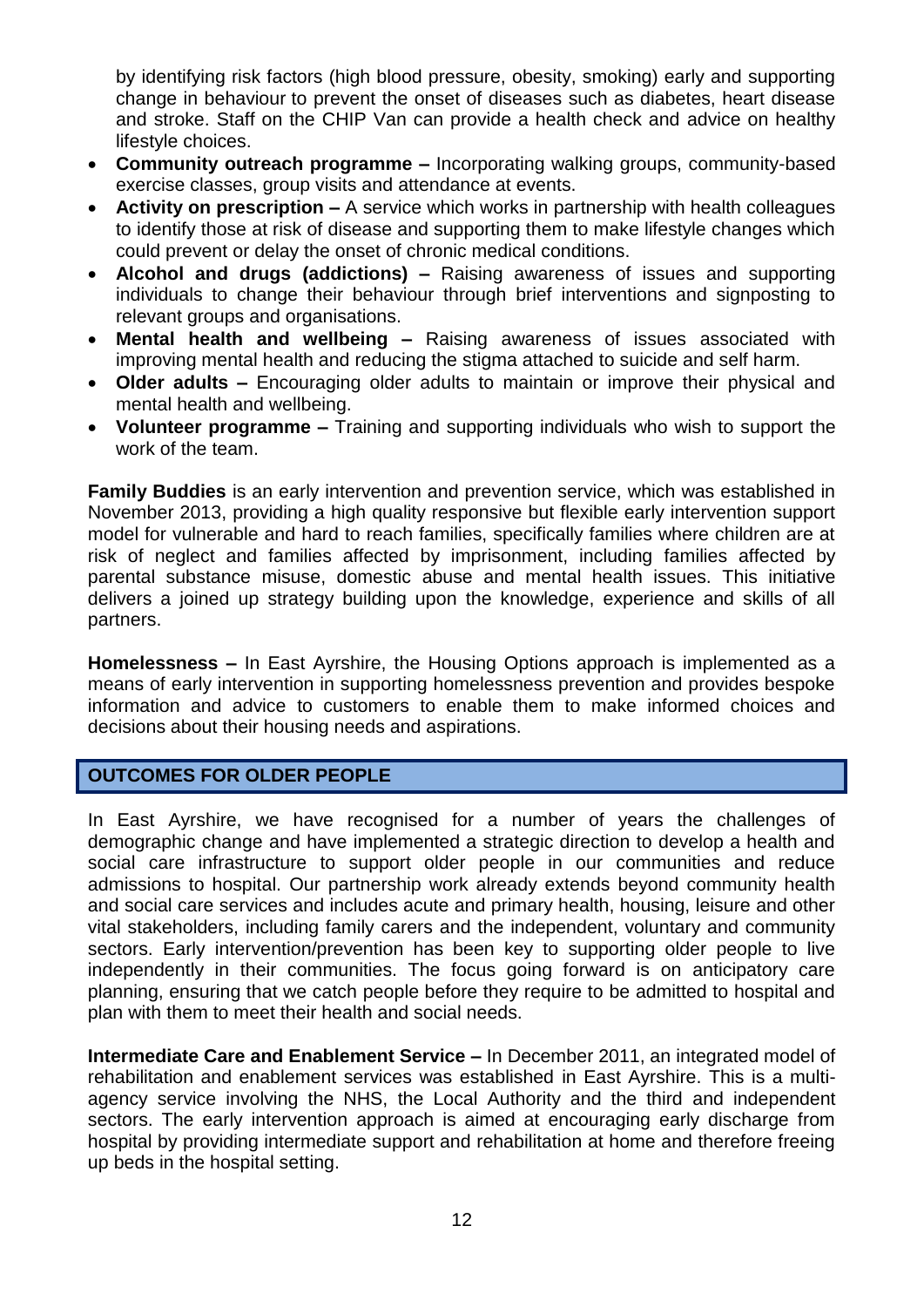**Invigor8 –** The Council in partnership with NHS Ayrshire and Arran, has been Invigor8 ing the over 65s with a life-changing exercise initiative called Invigor8, which concentrates on improving the balance, strength and endurance of older adults to help them avoid falls. This activity complements Motiv8, the starting point for people who need some extra motivation to become more active, especially those who have had a barrier to exercise such as a long term medical condition; Altern8 which offers a slightly more active programme; and Activ8 to allow people to really challenge themselves. In addition, the Health Walks programme offers low impact walks throughout East Ayrshire, suitable for all levels of fitness.

**Community Ward –** The Community Ward service focuses on anticipating and avoiding repeat and recurrent emergency admission to hospital through multidisciplinary team working and anticipatory care planning. This service is supported by a GP, Social Worker, Advanced Nurse Practitioner and Community Administrator.

**Telehealth/Telecare –** Over 68% of local people aged 75+ in East Ayrshire have a telecare package, the impact of which is seen in more older people achieving their chosen outcome to remain at home and significantly less admissions of older people to care homes both from home and directly from hospital.

**Building Capacity in the Community –** Recognising that the majority of older people do not receive or require direct social care services, we are working to build capacity within the community, including through:

- increased direct and indirect support to carers:
- development of leisure/lifestyle/capacity building services;
- support to voluntary organisations/social enterprises to build future capacity;
- development of a Well-connected and Befriending Project, with the Voluntary Sector; and
- inclusive and preventative approaches such as Home Buddying, garden schemes, community transport and Alcohol Brief Interventions.

**Virtual Team –** An East Ayrshire Care Homes 'virtual team', which includes Social Work, district nursing, pharmacy, clinical improvement, dementia liaison nurses and commissioning supports and develops care home services and improves outcomes for residents. Staff are working in partnership with Scottish Care and care home providers to improve the quality of care for older people within care home settings. Support has been provided by community dieticians to assist nutritional and fluid support for residents. Dementia liaison nurses are working with care home managers to deliver training for care home staff to improve care for the growing number of residents with dementia. A named link district nurse has been appointed within each Care Home, providing improved communication with GP practices and supporting the development of Anticipatory Care Plans.

**East Ayrshire Care and Repair Service** carries out works and offers information and advice to help older and disabled owners make their homes safer, and assist in preventing admissions to hospital, as a result of accidents. It also assists individuals in hospital get back into their own homes, through the provision of works in the home to make them suitable for their return.

### **ECONOMIC RECOVERY AND GROWTH**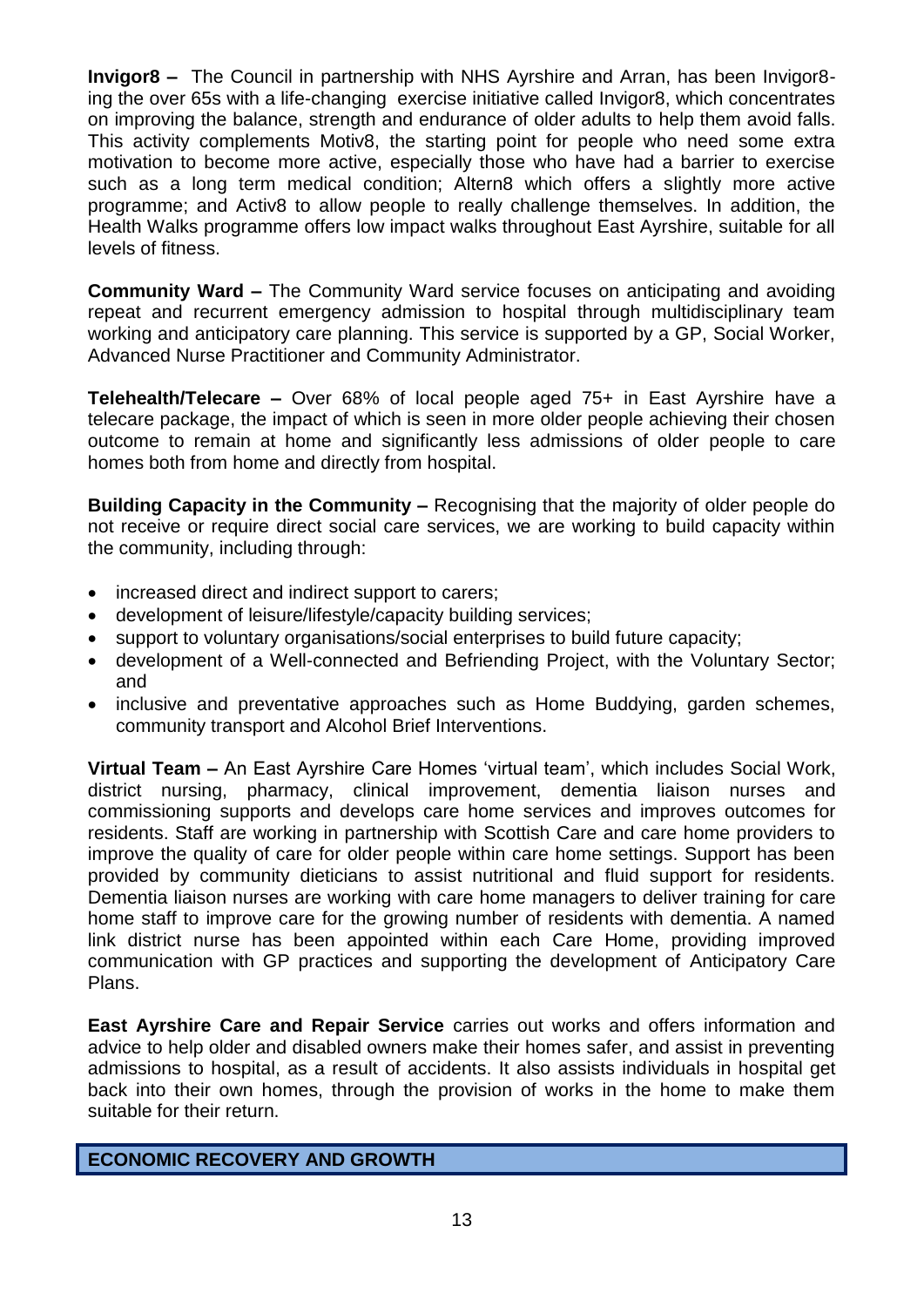As a Partnership, the focus of our work is on developing our existing business base, and raising the profile of and promoting the area of East Ayrshire as a business location of choice, by building on our strengths to shape and deliver an enhanced infrastructure that will support more businesses to start up, grow or be attracted to the area. Early intervention is a key element of our strategy for working with both employers and individuals.

**Ayrshire Economic Partnership** is a private/public partnership providing strategic direction and support to the Ayrshire economy. Its focus is on the growth sectors of Food and Drink (led by East Ayrshire Council), Tourism, Renewables and Engineering.

**Business Grants –** Our Business Development Team works closely with companies to help them grow. The support available includes small business development grants. We support new and developing businesses with a clear growth potential and target businesses with the ability to generate employment opportunities and with a commitment to improving the skills base of the area.

**Ayrshire Employer Offer** provides a comprehensive and co-ordinated offer and a single point of contact for employers. It is hosted on the Ayrshire Chamber of Commerce website. It is also linked to and complements the national employer offer that has been developed and hosted on 'Our Skillsforce' website, provided by Skills Development Scotland.

**West Coast Hatchery –** We continue support the West Coast Hatchery, a free facility where our entrepreneurs can access the range of advice they require to turn their ideas into successful businesses.

**Encouraging Entrepreneurship –** Ayrshire College has in place a range of measures to encourage students to consider self-employment as a career option. These include:

- enterprise units across a wide range of courses;
- participation in national Micro Tyco events for all students;
- the development and delivery of bespoke enterprise related courses, working closely with the West Coast Hatchery to develop entrepreneurial spirit and understand the business start-up process; and
- working closely with **Prince's Scottish Youth Business Trust** to provide support for students who have business ideas they wish to develop.

### **EMPLOYMENT**

Developing skills and improving employability continue to be key priorities for partners in East Ayrshire and are inextricably linked to economic growth and recovery. Highlighted below is a range of activity and initiatives, which promote an early intervention/prevention approach in relation to supporting individuals into employment.

**Youth Employment –** Recognising the rise in youth unemployment both nationally and locally, a key strategic priority for the Partnership is supporting young people into employment. European Union and Scottish Government monies secured for the period 1 April 2014 to 31 December 2014 delivered 550 new jobs for young people aged 16-24 years by providing third sector/social enterprises with a range of wage subsidies and Modern Apprenticeships. Going forward, our activity will be informed by the results of a Youth Employment Challenge session convened by Community Planning Partners at the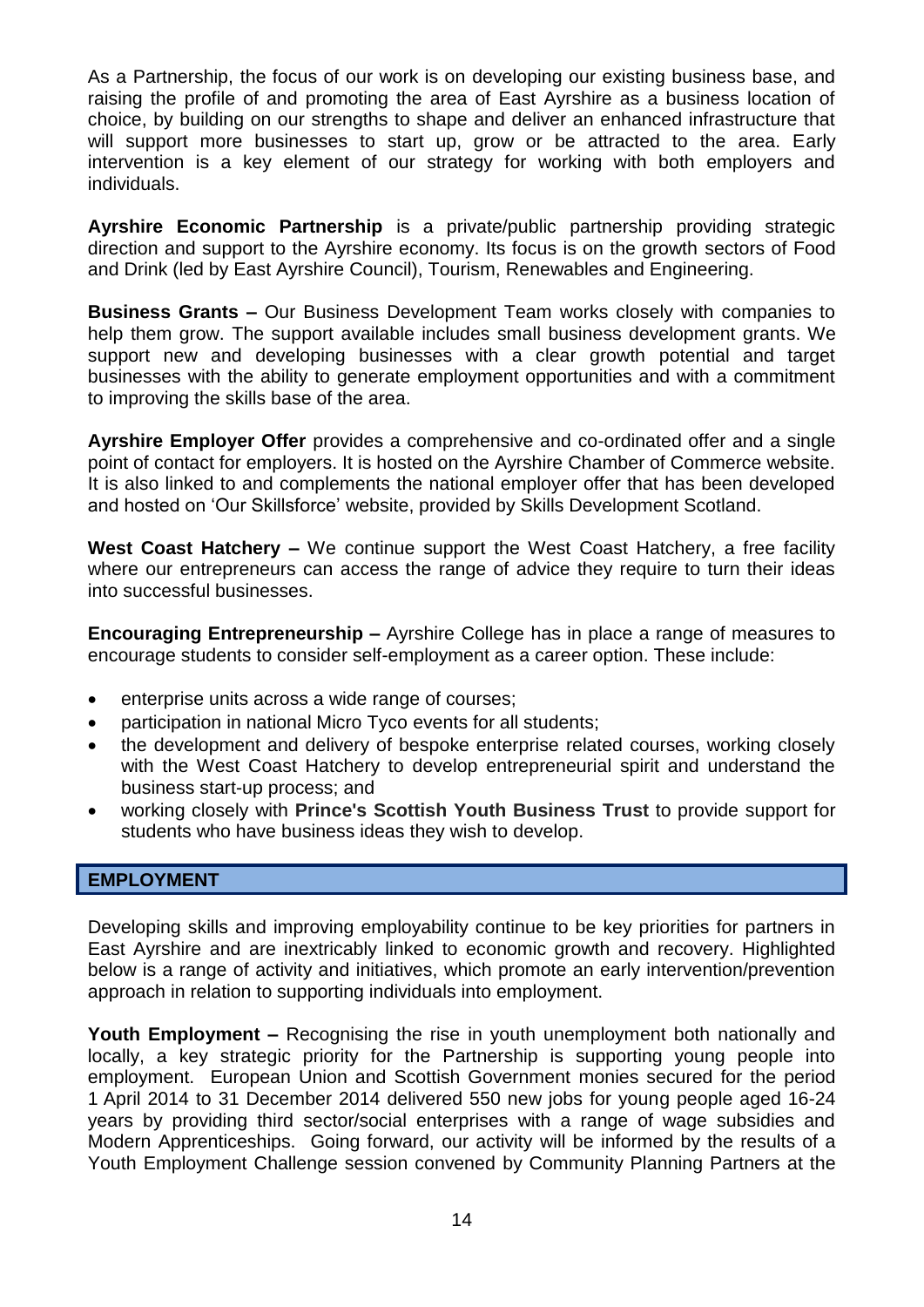end of August 2015, the aim of which is to ensure that actions will be delivered to ensure a demonstrable shift in performance over the next three years.

**East Ayrshire's Employability Forum** was established through Community Planning arrangements to ensure effective partnership working across key employability services and provide a strategic and co-ordinated response to delivering effective employability services to meet the needs of local people and the local labour market; and to ensure that resources are being used to provide maximum benefit to our resident and business communities. Given the priority on youth employment, a key strand of this work is youth employment.

**Ayrshire College and Employability –** a key priority for the College is ensuring that learning and skills support employability. A range of activity is in place to ensure that learning is linked to employment opportunities.

**Business Enterprise and Skills Centres –** Each of our nine secondary schools delivers initiatives and programmes tailored to suit the requirements and talents of their students to ensure they are equipped with the essential 'business ready' skills and knowledge that will allow them to realise their full potential and prepare them for the world of work. The focus is building the development of entrepreneurial skills into their education. Programmes are backed by accredited SQA qualifications at a range of levels, right up to Higher. Business leaders play a significant part by acting as role models and providing mentoring support in this ambitious education initiative, including, among others, Sir Tom Hunter, The Hunter Foundation.

**Engineering –** Recognising that wealth creation within the economy is to a degree dependent on the maintenance of a pool of suitably qualified people with a STEM (Science, Technology, Engineering and Mathematics) background, there is an increased focus in the curriculum of our secondary, primary and early years establishments, as well as in our colleges, on the STEM subjects with the aim of increasing the number of young people choosing engineering as a career.

- **Primary Engineer Programme –** Schools in East Ayrshire support the belief that STEM subjects are key to securing positive opportunities and career paths for future generations and that this begins in primary school. Primary Engineer provides children with the opportunity to apply practical maths and science to design and technology projects. All projects are linked to practising engineers to bring the 'wow' factor into the classroom and provide a real-world context for learning.
- **The Interaction Initiative**, supported by one of our Business Leaders, is an annual design event implemented in schools. The 2015 challenge for secondary pupils was to design an inspirational, flexible and open learning space for the new Ayrshire College Kilmarnock Campus. The winning team from Cumnock Academy is working with Ayrshire College to make this idea a reality.
- **Improving Skills and Training –** Working with the Ayrshire College and Skills Development Scotland, the Council's Economic Development team is supporting local companies to ensure that training delivered to young people is closely aligned to employers' requirements. The Council also provides grant support to companies wishing to upskill employees and make their jobs more sustainable.

**The Hive**, standing for (Hope, Inspiration and Vision in Education), is a dedicated learning space within Kilmarnock College where staff focus on preparing young people with individual challenges for future success and supporting them to remain in education. A range of programmes, aimed at different age groups and at different levels, aims to meet